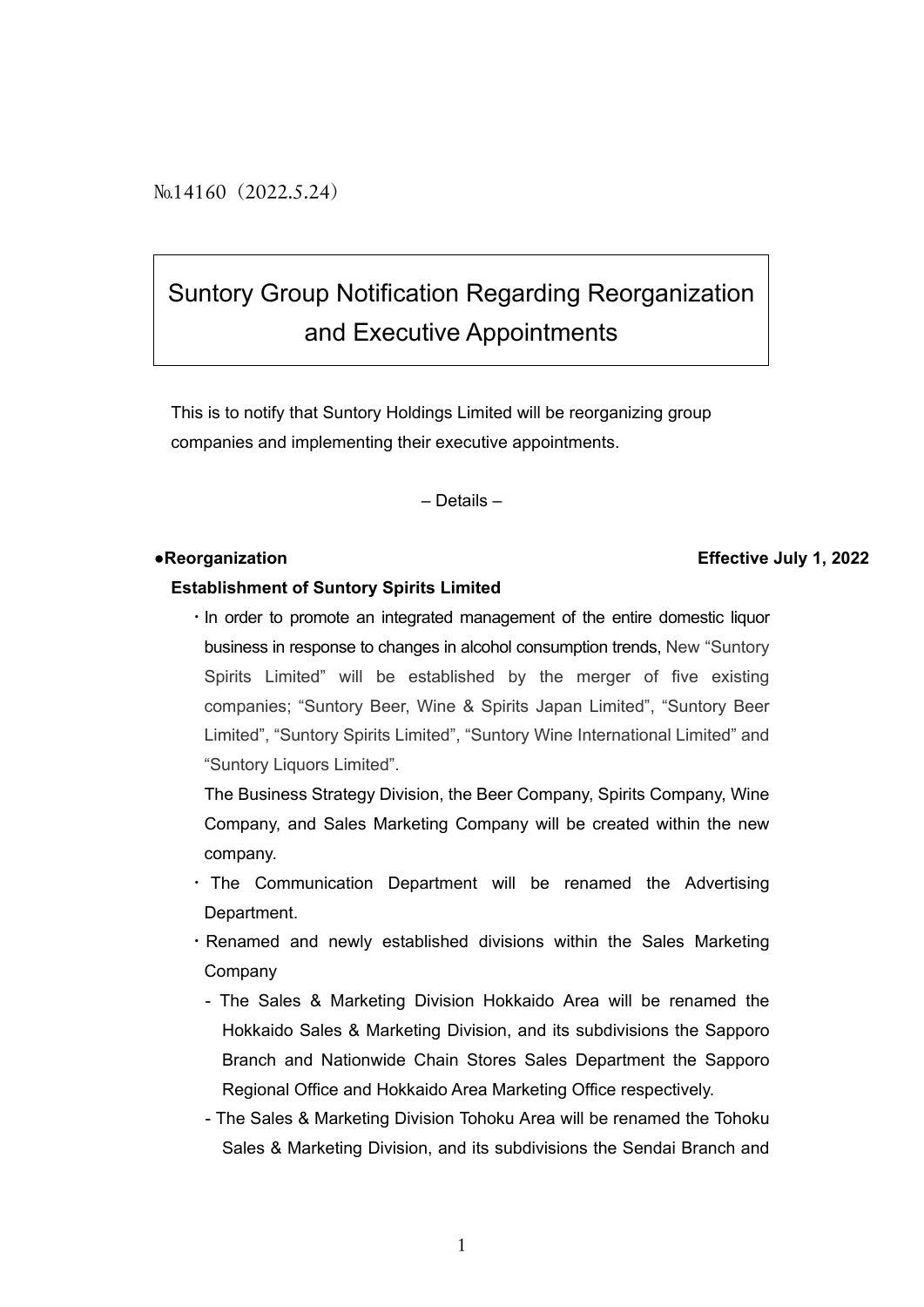Nationwide Chain Stores Sales Department the Sendai Regional Office and Tohoku Area Marketing Office respectively.

- The Sales & Marketing Division Kanto Koshinetsu Area will be renamed the Kanto-Koshinetsu Sales & Marketing Division, and its subdivisions the Kanto Branch, Nationwide Chain stores Sales Department Kanto Area, and Niigata Branch the Kanto Regional Office, Kanto Area Marketing Office, and Niigata Marketing Office respectively.
- The Metropolitan Marketing Office will be renamed the Metropolitan General Marketing Office, and its subdivisions the Wholesale Account Sales Department and Nationwide Chain stores Sales Departments 1, 2, and 3 the Metropolitan Wholesale Account Sales Marketing Office and Metropolitan Area Marketing Offices 1, 2, and 3 respectively.
- The Tokyo Regional Office will be renamed the Tokyo General Regional Office, and its subdivisions Tokyo Branches 1 and 2 Tokyo Regional Offices 1 and 2 respectively.
- The Chiba, Saitama, and Yokohama Branches will be renamed the Chiba, Saitama, and Yokohama Marketing Offices respectively.
- The Tokai Marketing Office, Tokai Branch, Shizuoka Branch, and Hokuriku Branch will be renamed the Tokai Area Marketing Office, Tokai Regional Office, Shizuoka Marketing Office, and Hokuriku Marketing Office respectively.
- The Kinki Marketing Office will be renamed the Kinki General Marketing Office, and its subdivisions the Wholesale Account Sales Department and Nationwide Chain Stores Sales Departments 1 and 2 the Kinki Wholesale Account Sales Marketing Office and Kinki Area Marketing Offices 1 and 2 respectively.
- The Osaka Marketing Office will be renamed the Osaka General Regional Office, and its subdivisions Osaka Branches 1 and 2 Osaka Regional Offices 1 and 2 respectively.
- The Kyoto and Kobe Branches will be renamed the Kyoto and Kobe Marketing Offices respectively.
- The Sales & Marketing Division Chugoku Shikoku Area will be renamed the Chugoku-Shikoku Sales & Marketing Division, and its subdivisions the Chugoku Branch, Nationwide Chain stores Sales Department, Okayama-Sanin Branch, and Shikoku Branch the Chugoku Regional Office, Chugoku-Shikoku Area Marketing Office, Okayama-Sanin Marketing Office, and Shikoku Marketing Office respectively.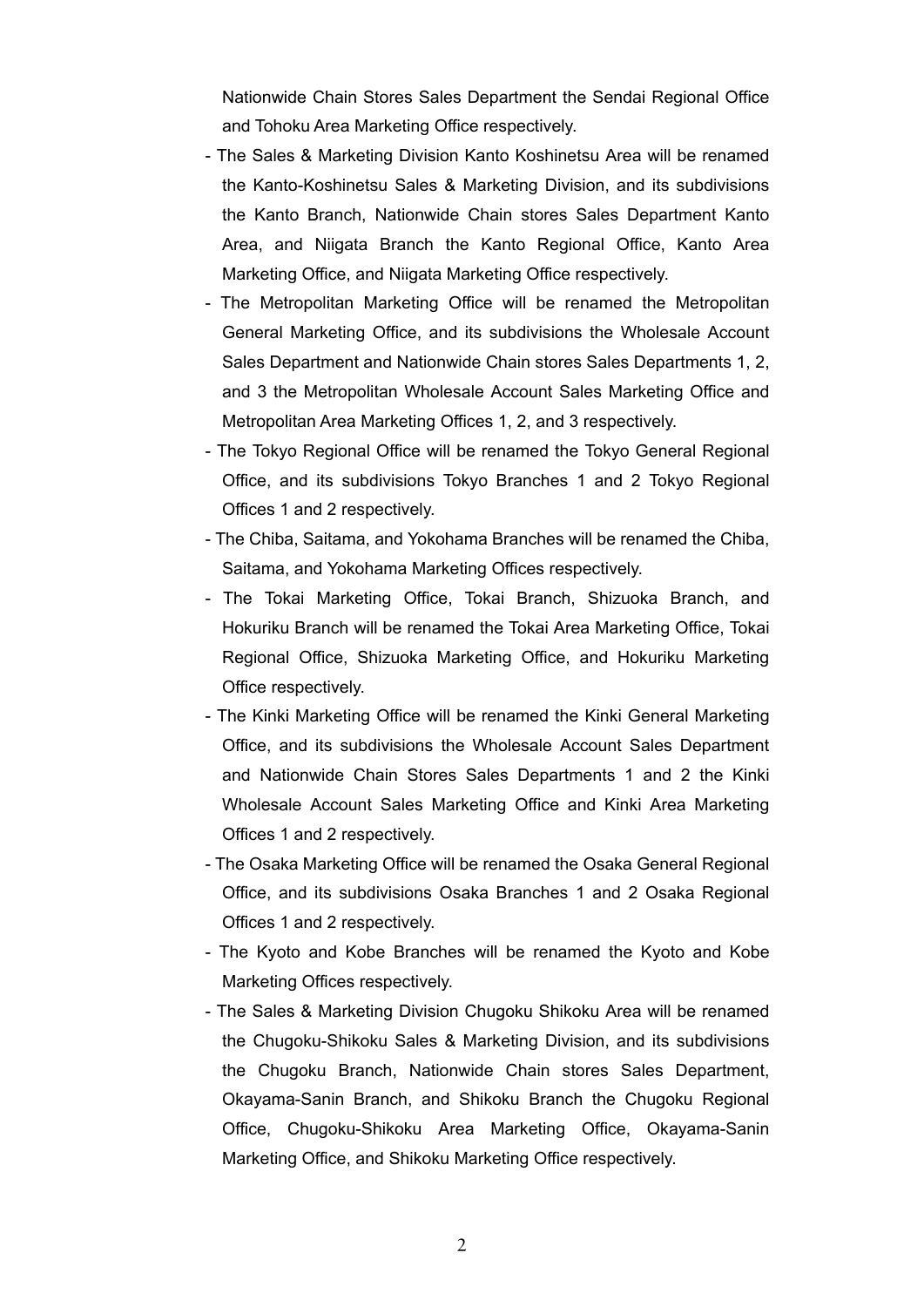- The Sales & Marketing Division Kyushu Area will be renamed the Kyushu Sales & Marketing Division and its subdivisions the Fukuoka Branch, Nationwide Chain stores Sales Department, Kumamoto Branch, and Minami Kyushu Branch the Fukuoka Regional Office, Kyushu Area Marketing Office, Kumamoto Marketing Office, and Minamikyushu Marketing Office respectively.
- The Nationwide Chain Stores Marketing Division will be reorganized, with subdivisions comprising Marketing Offices 1, 2, 3, and 4.
- The E-Commerce Sales & Marketing Division will be renamed the E-Commerce Sales and Marketing Office.
- The On-Premise Chain Business Development Division subdivisions of the Nationwide Chain Marketing Departments 1, 2, and 3 and the Western Area Chain Marketing Department will be renamed the On-Premise Chains Nationwide Marketing Offices 1, 2, and 3 and the On-Premise Chains Western Area Marketing Office respectively.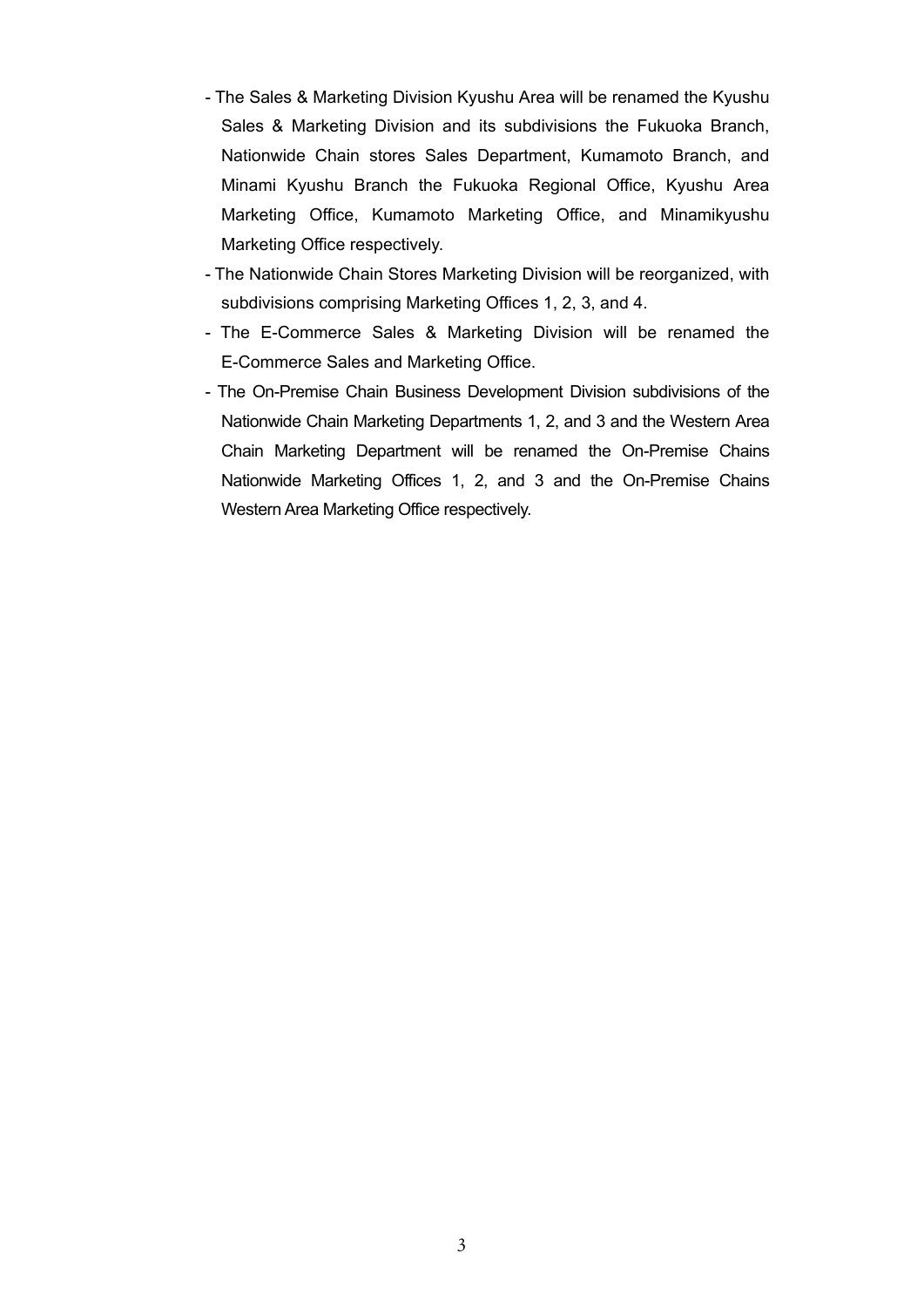# **●Executive Appointments**

# **Suntory Spirits Limited Effective July 1, 2022**

| <b>New Position</b>                                                                       | <b>Former Position</b>                                                                                                                                                                                      | <b>Name</b>      |
|-------------------------------------------------------------------------------------------|-------------------------------------------------------------------------------------------------------------------------------------------------------------------------------------------------------------|------------------|
| Representative Director,<br>President & CEO                                               | Suntory Beer, Wine & Spirits Japan<br>Limited,<br>Representative Director, President<br>& CEO<br><b>Suntory Spirits Limited, Director</b>                                                                   | Nobuhiro Torii   |
| Director,<br><b>Executive Vice President</b><br><b>Head of Sales Marketing</b><br>Company | Suntory Beer, Wine & Spirits Japan<br>Limited,<br>Director, Executive Vice President<br>Suntory Liquors Limited,<br>Representative Director, President<br>& CEO<br><b>Suntory Spirits Limited, Director</b> | Kenji Yamada     |
| Director, Managing Executive<br>Officer<br><b>Head of Spirits Company</b>                 | <b>Suntory Spirits Limited,</b><br>Representative Director, President<br>& CEO<br>Suntory Beer, Wine & Spirits Japan<br>Limited, Director                                                                   | Hideki Kanda     |
| Director, Managing Executive<br>Officer<br><b>Head of Beer Company</b>                    | Suntory Beer Limited,<br>Representative Director, President<br>& CEO<br>Suntory Beer, Wine & Spirits Japan<br>Limited, Director                                                                             | Eiichiro Nishida |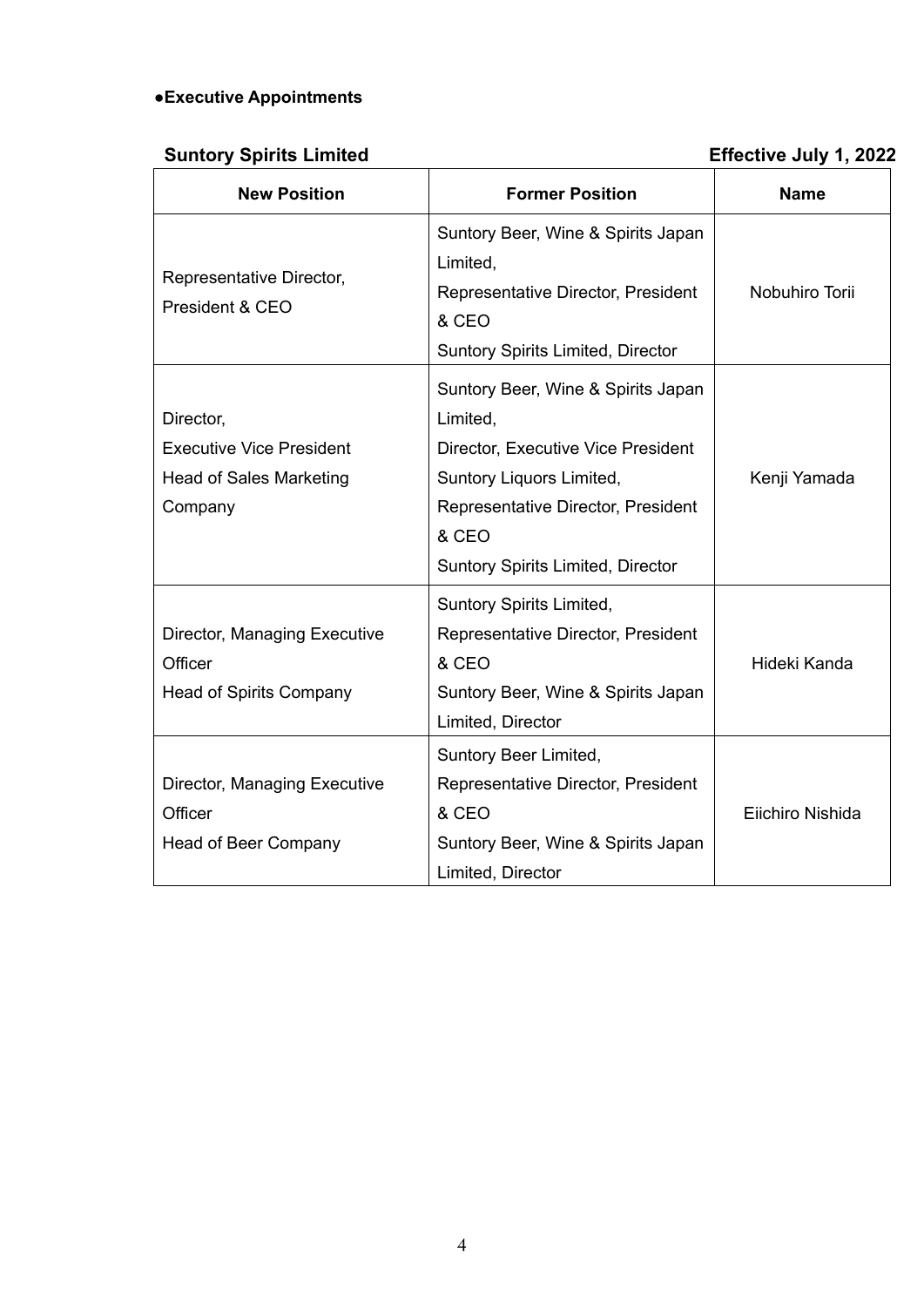| Director,<br><b>Managing Executive Officer</b><br>Division COO,<br>Sales Development & Marketing<br><b>Promotion Division</b>                                               | Suntory Beer, Wine & Spirits Japan<br>Limited,<br>Director,<br><b>Managing Executive Officer</b><br>Division COO,<br>Sales Development & Marketing<br><b>Promotion Division</b><br>Suntory Beer Limited,<br><b>Managing Executive Officer</b><br>Suntory Liquors Limited,<br><b>Managing Executive Officer</b> | Masato Hayashi          |
|-----------------------------------------------------------------------------------------------------------------------------------------------------------------------------|----------------------------------------------------------------------------------------------------------------------------------------------------------------------------------------------------------------------------------------------------------------------------------------------------------------|-------------------------|
| Director, Executive Officer<br>Head of Wine Company                                                                                                                         | Suntory Wine International Limited,<br>Representative Director, President<br>& CEO<br>Suntory Beer, Wine & Spirits Japan<br>Limited, Director                                                                                                                                                                  | Keiko Yoshio            |
| <b>Director</b>                                                                                                                                                             |                                                                                                                                                                                                                                                                                                                | Shinichiro Hizuka       |
| <b>Director</b>                                                                                                                                                             |                                                                                                                                                                                                                                                                                                                | <b>Kazutomo Aritake</b> |
| <b>Director Spirits Company</b><br>Whisky Development &<br><b>Production Department</b><br><b>Wine Company</b><br>Wine Development, Production &<br>Quality                 | Suntory Spirits Limited,<br><b>Whisky Development &amp; Production</b><br>Department<br>Suntory Wine International Limited,<br>Wine Development, Production &<br>Quality<br>Suntory Beer, Wine & Spirits Japan<br>Limited, Director                                                                            | Kaneo Oka               |
| <b>Director</b>                                                                                                                                                             | <b>Suntory Spirits Limited, Director</b>                                                                                                                                                                                                                                                                       | Sho Senba               |
| Senior Managing<br><b>Executive Officer</b><br><b>Sales Marketing Company</b><br>Division COO,<br>Metropolitan Sales & Marketing<br><b>Division</b><br>Nationwide Wholesale | Suntory Liquors Limited,<br>Senior Managing Executive Officer<br>Division COO,<br>Metropolitan Sales & Marketing<br><b>Division</b><br>Nationwide Wholesale<br>Suntory Beer, Wine & Spirits Japan<br>Limited, Director                                                                                         | Masato Tsuchida         |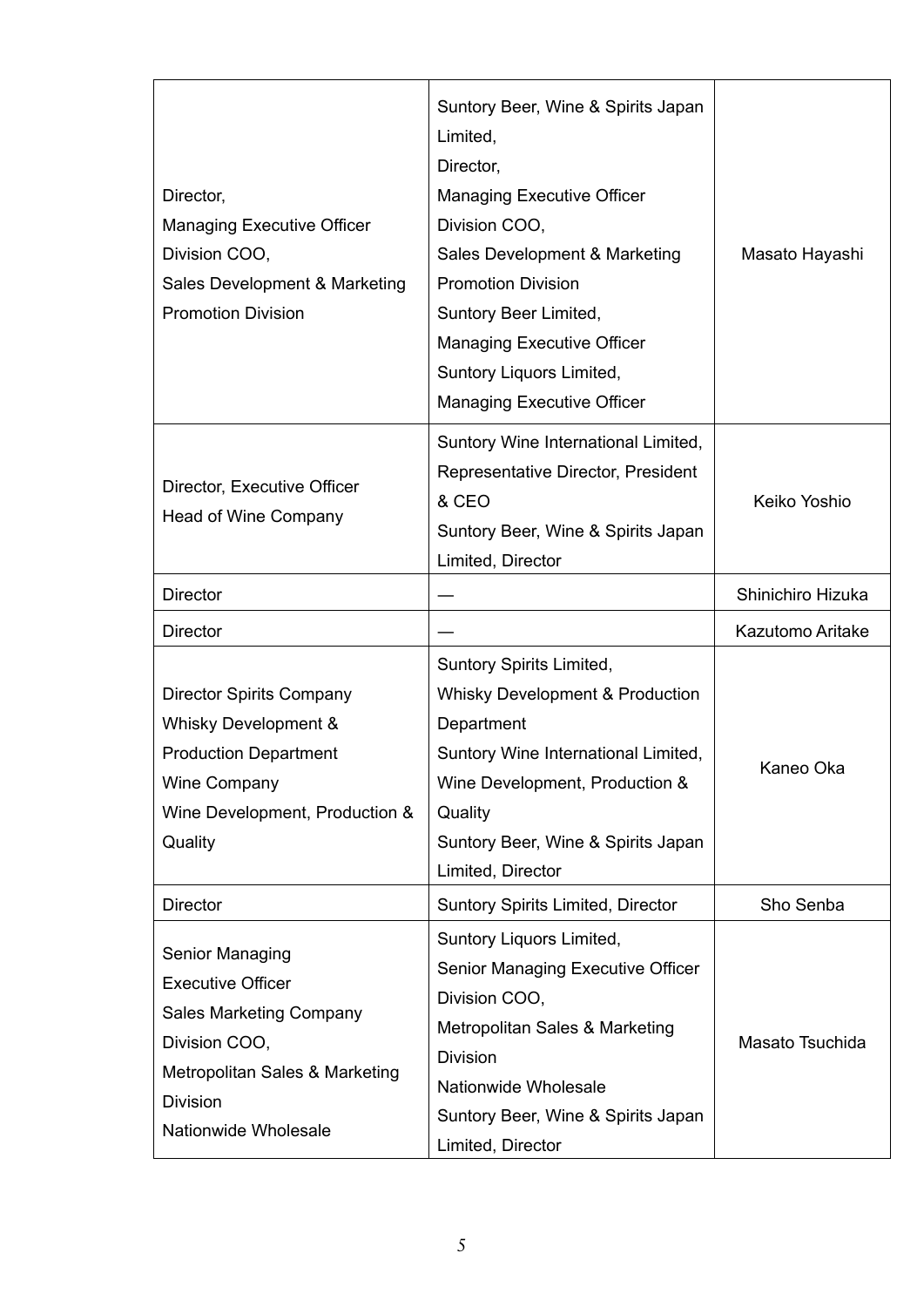| <b>Managing Executive Officer</b><br><b>Sales Marketing Company</b><br>Division COO, Sales & Marketing<br>Division Tokai Hokuriku Area                                                         | Suntory Liquors Limited,<br><b>Managing Executive Officer</b><br>Division COO,<br>Sales & Marketing Division Tokai<br>Hokuriku Area                                                                     | Satoshi Kataoka  |
|------------------------------------------------------------------------------------------------------------------------------------------------------------------------------------------------|---------------------------------------------------------------------------------------------------------------------------------------------------------------------------------------------------------|------------------|
| <b>Managing Executive Officer</b><br><b>Spirits Company</b><br><b>Global RTD</b>                                                                                                               | Suntory Spirits Limited,<br>Director,<br><b>Managing Executive Officer</b><br><b>Global RTD</b>                                                                                                         | Toru Miyanaga    |
| <b>Managing Executive Officer</b><br><b>Sales Marketing Company</b><br>Division COO,<br>Nationwide Chain stores<br><b>Marketing Division</b>                                                   | Suntory Liquors Limited,<br>Managing Executive Officer,<br>Division COO,<br>Nationwide Chain stores Marketing<br><b>Division</b>                                                                        | Junichi Mori     |
| <b>Managing Executive Officer</b><br>Beer Company<br>Division COO,<br><b>Headquarters of Beer</b><br>Development / Production<br>Senior General Manager,<br><b>Beer Development Department</b> | Suntory Beer Limited,<br><b>Managing Executive Officer</b><br>Division COO,<br><b>Headquarters of Beer Development</b><br>/ Production<br>Senior General Manager,<br><b>Beer Development Department</b> | Shingo Kawasaki  |
| <b>Managing Executive Officer</b><br>Division COO,<br>Sales & Marketing Division Kinki<br>Area                                                                                                 | Suntory Liquors Limited,<br><b>Managing Executive Office</b><br>Division COO,<br>Sales & Marketing Division Kinki<br>Area                                                                               | Shinzo Shimomura |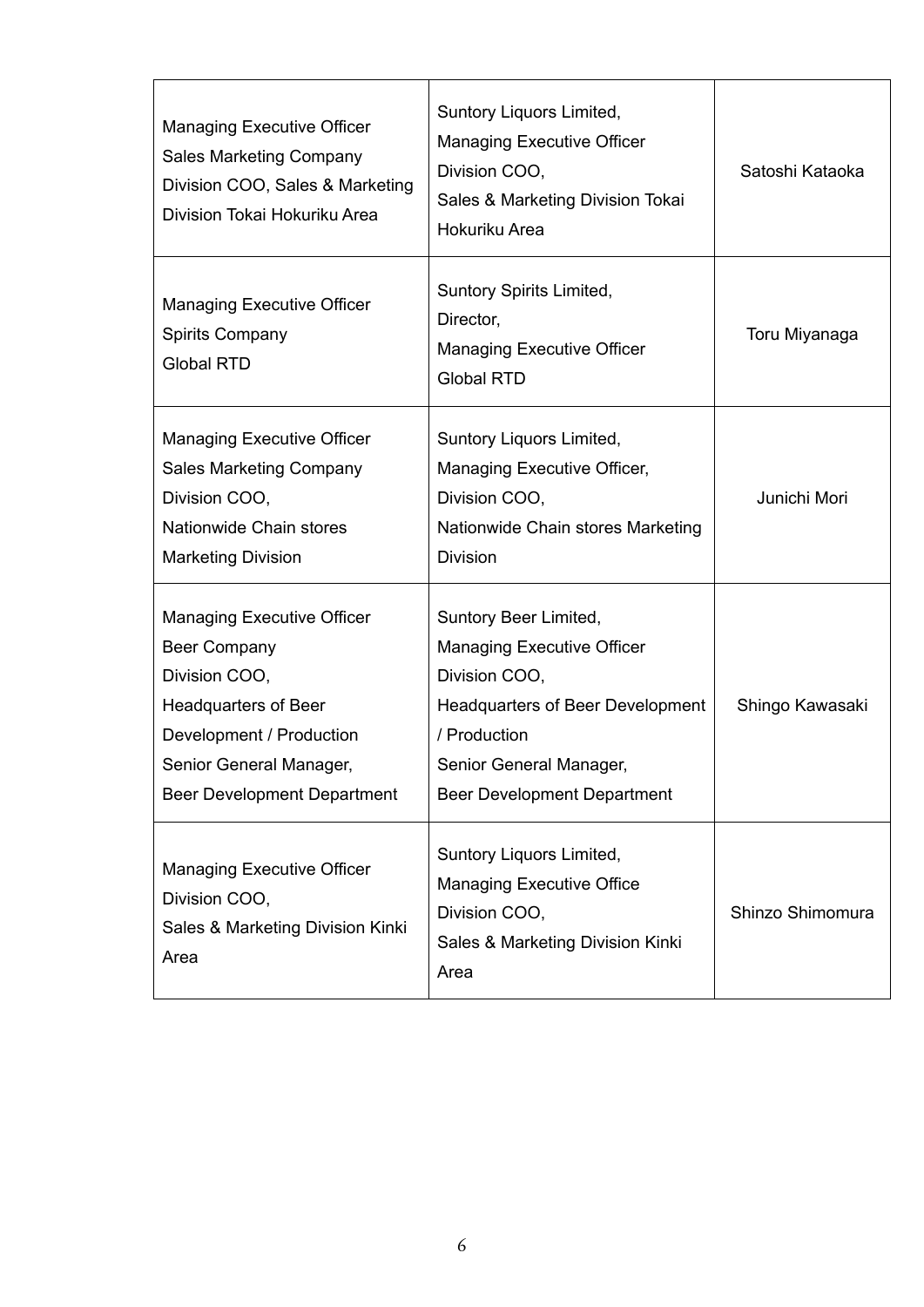|                                   | Suntory Spirits Limited,                   |                    |
|-----------------------------------|--------------------------------------------|--------------------|
| <b>Managing Executive Officer</b> | Director,                                  |                    |
| <b>Spirits Company</b>            | <b>Managing Executive Officer</b>          |                    |
| Production Planning &             | Production Planning &                      |                    |
| Development                       | Development                                |                    |
| Senior General Manager,           | Senior General Manager,                    |                    |
| Whisky Development &              | <b>Whisky Development &amp; Production</b> |                    |
| <b>Production Department</b>      | Department                                 | Katsunori Kurihara |
| Senior General Manager,           | Senior General Manager,                    |                    |
| Whisky Blending & Planning        | Whisky Blending & Planning                 |                    |
| Department                        | Department                                 |                    |
| <b>Wine Company</b>               | Suntory Wine International Limited,        |                    |
| Wine Development, Production &    | <b>Director</b>                            |                    |
| Quality                           | Wine Development, Production &             |                    |
|                                   | Quality                                    |                    |
| <b>Executive Officer</b>          | Suntory Spirits Limited,                   |                    |
| <b>Spirits Company</b>            | <b>Executive Officer</b>                   | Shinji Fukuyo      |
| <b>Chief Blender</b>              | <b>Chief Blender</b>                       |                    |
| <b>Executive Officer</b>          | <b>Suntory Spirits Limited,</b>            |                    |
| <b>Spirits Company</b>            | <b>Executive Officer</b>                   |                    |
| Senior General Manager,           | Senior General Manager,                    |                    |
| <b>Development Department</b>     | <b>Development Department</b>              | Etsuro Murakami    |
| Senior General Manager,           | Senior General Manager,                    |                    |
| <b>Global RTD Development</b>     | <b>Global RTD Development</b>              |                    |
| Department                        | Department                                 |                    |
|                                   |                                            |                    |
| <b>Executive Officer,</b>         | Suntory Beer Limited,                      |                    |
| <b>Beer Company</b>               | <b>Executive Officer</b>                   | Ichiro Izawa       |
| Senior General Manager,           | Senior General Manager,                    |                    |
| <b>Production Department</b>      | <b>Production Department</b>               |                    |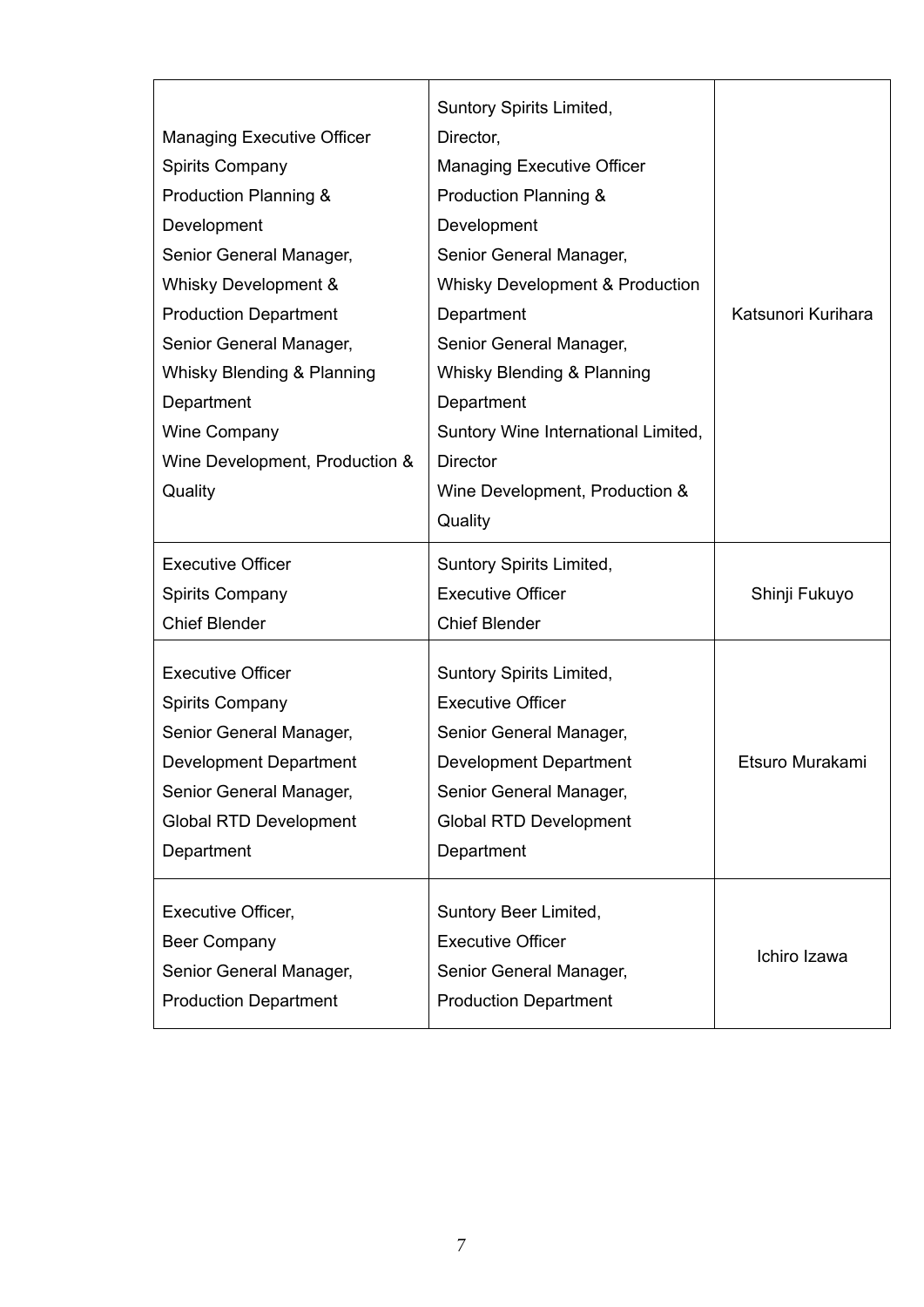| <b>Executive Officer</b><br><b>Sales Marketing Company</b><br>Division COO,<br><b>On-Premise Chain Business</b><br><b>Development Division</b> | Suntory Liquors Limited,<br><b>Executive Officer</b><br>Division COO,<br><b>On-Premise Chain Business</b><br><b>Development Division</b> | Koji Suzuki            |
|------------------------------------------------------------------------------------------------------------------------------------------------|------------------------------------------------------------------------------------------------------------------------------------------|------------------------|
| <b>Executive Officer</b><br><b>Sales Marketing Company</b><br>Senior General Manager,<br><b>Metropolitan General Marketing</b><br>Office       | Suntory Liquors Limited,<br><b>Executive Officer</b><br>Senior General Manager,<br><b>Metropolitan Marketing Office</b>                  | <b>Yosuke Okazaki</b>  |
| <b>Executive Officer</b><br><b>Sales Marketing Company</b><br>Division COO,<br>Sales Development & Marketing<br><b>Promotion Division</b>      | Suntory Liquors Limited,<br><b>Executive Officer</b><br>Division COO,<br>Sales Development & Marketing<br><b>Promotion Division</b>      | Tadamiki Kodama        |
| <b>Executive Officer</b><br><b>Sales Marketing Company</b><br>Division COO,<br>Chugoku-Shikoku Sales &<br><b>Marketing Division</b>            | Suntory Liquors Limited,<br><b>Executive Officer</b><br>Senior General Manager,<br>Sales & Marketing Division<br>Chugoku Shikoku Area    | <b>Toshihiko Murao</b> |
| <b>Executive Officer</b><br><b>Sales Marketing Company</b><br>Division COO,<br>Kanto-Koshinetsu Sales &<br><b>Marketing Division</b>           | Suntory Liquors Limited,<br><b>Executive Officer</b><br>Senior General Manager,<br>Sales & Marketing Division Kanto<br>Koushinetsu Area  | Asako Tsuda            |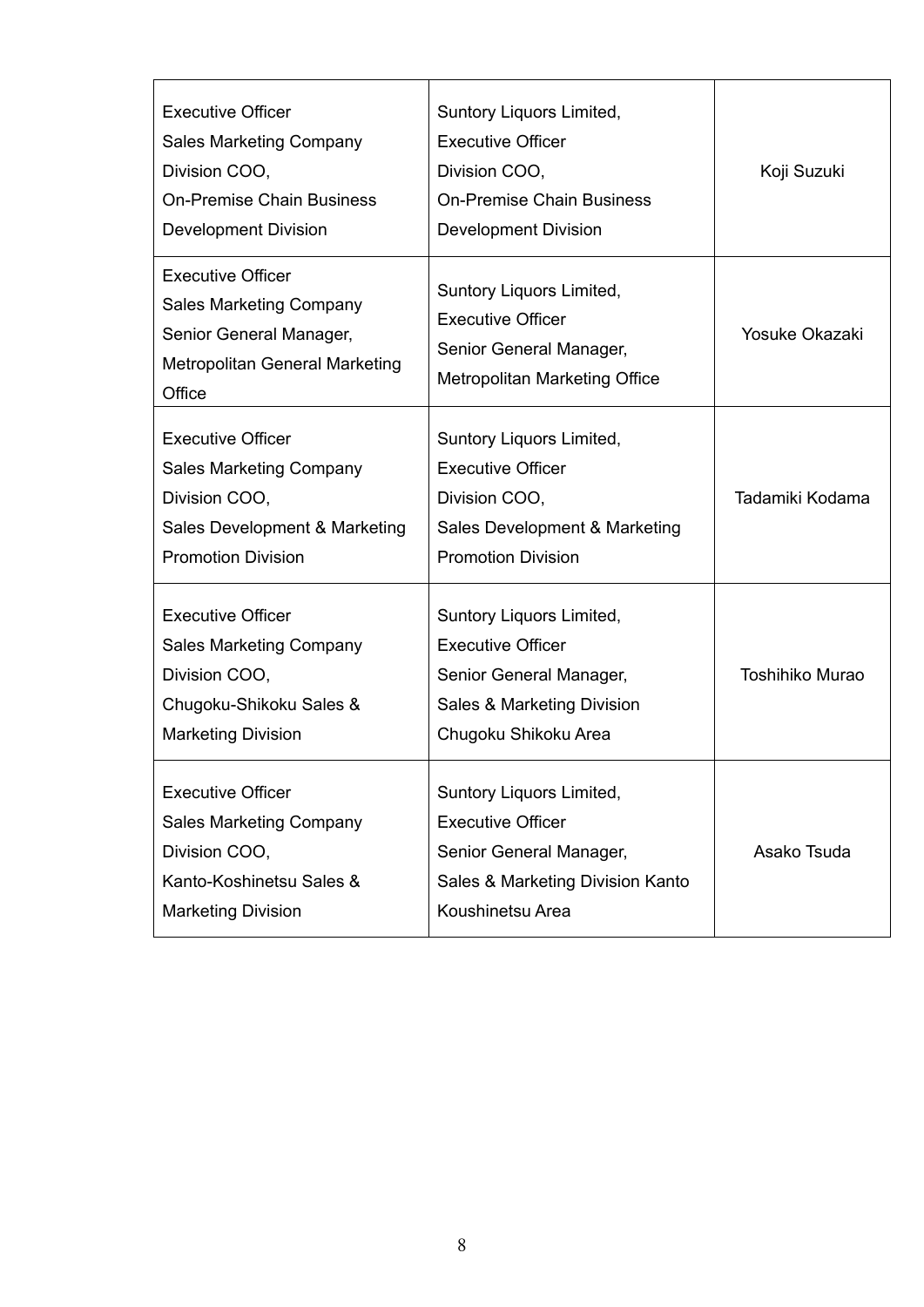| <b>Executive Officer</b><br><b>Spirits Company</b><br>Division COO,<br>RTD/Liqueur/Spirits/Shochu<br><b>Marketing Division</b><br>Senior General Manager,<br>Liqueur/Spirits Integrated<br><b>Innovation Department</b> | Suntory Spirits Limited,<br><b>Executive Officer</b><br>Division COO,<br>RTD/Liqueur/Spirits/Shochu<br><b>Marketing Division</b><br>Senior General Manager,<br>Liqueur/Spirits Integrated<br><b>Innovation Department</b> | Akiko Suzuki      |
|-------------------------------------------------------------------------------------------------------------------------------------------------------------------------------------------------------------------------|---------------------------------------------------------------------------------------------------------------------------------------------------------------------------------------------------------------------------|-------------------|
| <b>Executive Officer</b><br><b>Sales Marketing Company</b><br>Division COO,<br>Hokkaido Sales & Marketing<br><b>Division</b>                                                                                            | Suntory Liquors Limited,<br><b>Executive Officer</b><br>Senior General Manager,<br>Sales & Marketing Division<br>Hokkaido Area                                                                                            | Yasuyuki Enami    |
| <b>Executive Officer</b><br><b>Sales Marketing Company</b><br>Division COO,<br>Tohoku Sales & Marketing<br><b>Division</b>                                                                                              | Suntory Liquors Limited,<br><b>Executive Officer</b><br>Senior General Manager,<br>Sales & Marketing Division Tohoku<br>Area                                                                                              | Takaaki Shirafuji |
| <b>Executive Officer</b><br><b>Spirits Company</b><br>Senior General Manager,<br><b>Global Business Strategy</b><br><b>Planning Department</b>                                                                          | Suntory Spirits Limited,<br><b>Executive Officer</b><br>Senior General Manager,<br><b>Global Business Strategy Planning</b><br>Department                                                                                 | Michio Nakamura   |
| <b>Executive Officer</b><br><b>Sales Marketing Company</b><br>Division COO,<br>Kyusyu Sales & Marketing<br><b>Division</b>                                                                                              | Suntory Liquors Limited,<br><b>Executive Officer</b><br>Senior General Manager,<br>Sales & Marketing Division Kyusyu<br>Area                                                                                              | Takaaki limori    |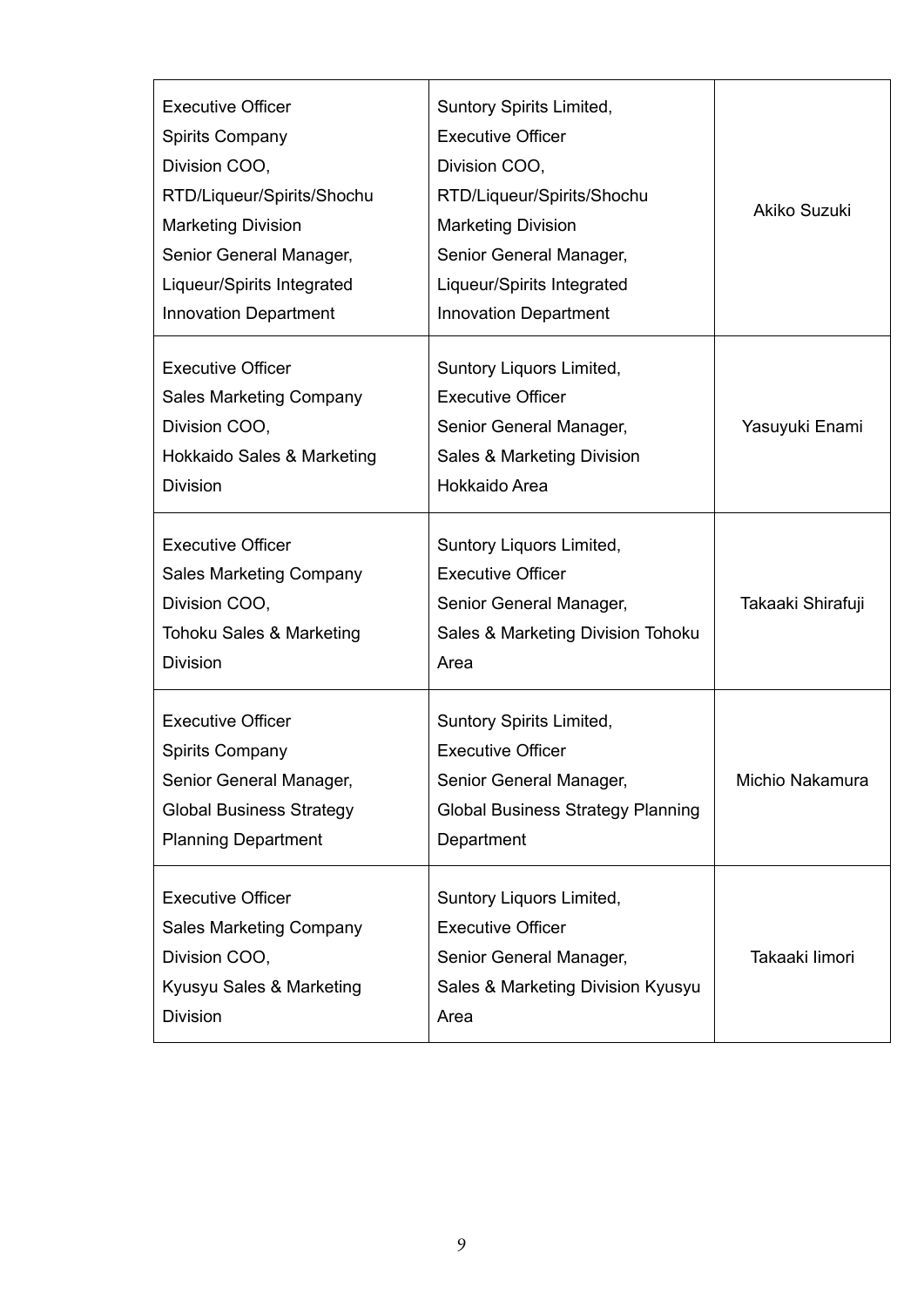| <b>Executive Officer</b><br><b>Spirits Company</b><br>Senior General Manager,<br><b>Production Department</b><br>Senior General Manager,<br><b>Global RTD Development</b><br>Department             | Suntory Spirits Limited,<br><b>Executive Officer</b><br>Senior General Manager,<br><b>Production Department</b><br>Senior General Manager,<br><b>Global RTD Development</b><br>Department | Tatsushi Yoshida |
|-----------------------------------------------------------------------------------------------------------------------------------------------------------------------------------------------------|-------------------------------------------------------------------------------------------------------------------------------------------------------------------------------------------|------------------|
| <b>Executive Officer</b><br><b>Beer Company</b><br>Division COO, Business Strategy<br><b>Planning Division</b>                                                                                      | Suntory Beer Limited,<br><b>Executive Officer</b><br>Division COO, Business Strategy<br><b>Planning Division</b>                                                                          | Ken Kamemoto     |
| <b>Executive Officer</b><br><b>Sales Marketing Company</b><br>Division COO,<br>E-Commerce Sales & Marketing<br><b>Division</b><br>Senior General Manager,<br>E-Commerce Sales & Marketing<br>Office | Suntory Liquors Limited,<br><b>Executive Officer</b><br>Division COO, E-Commerce Sales<br>& Marketing Division                                                                            | Yojiro Shimoda   |
| <b>Executive Officer</b><br><b>Sales Marketing Company</b><br>Deputy Division COO,<br>Sales & Marketing<br>Division Kinki Area<br>Senior General Manager,<br>Kinki General Marketing Office         | Suntory Liquors Limited,<br><b>Executive Officer</b><br>Deputy Division COO,<br>Sales & Marketing Division Kinki<br>Area<br>Senior General Manager,<br>Kinki Marketing Office             | Yoichi Sugiyama  |
| <b>Executive Officer</b><br><b>Spirits Company</b><br>Senior General Manager,<br><b>Business Planning Department</b>                                                                                | Suntory Spirits Limited,<br><b>Executive Officer</b><br>Senior General Manager,<br><b>Business Planning Department</b>                                                                    | Takahiro Itoga   |